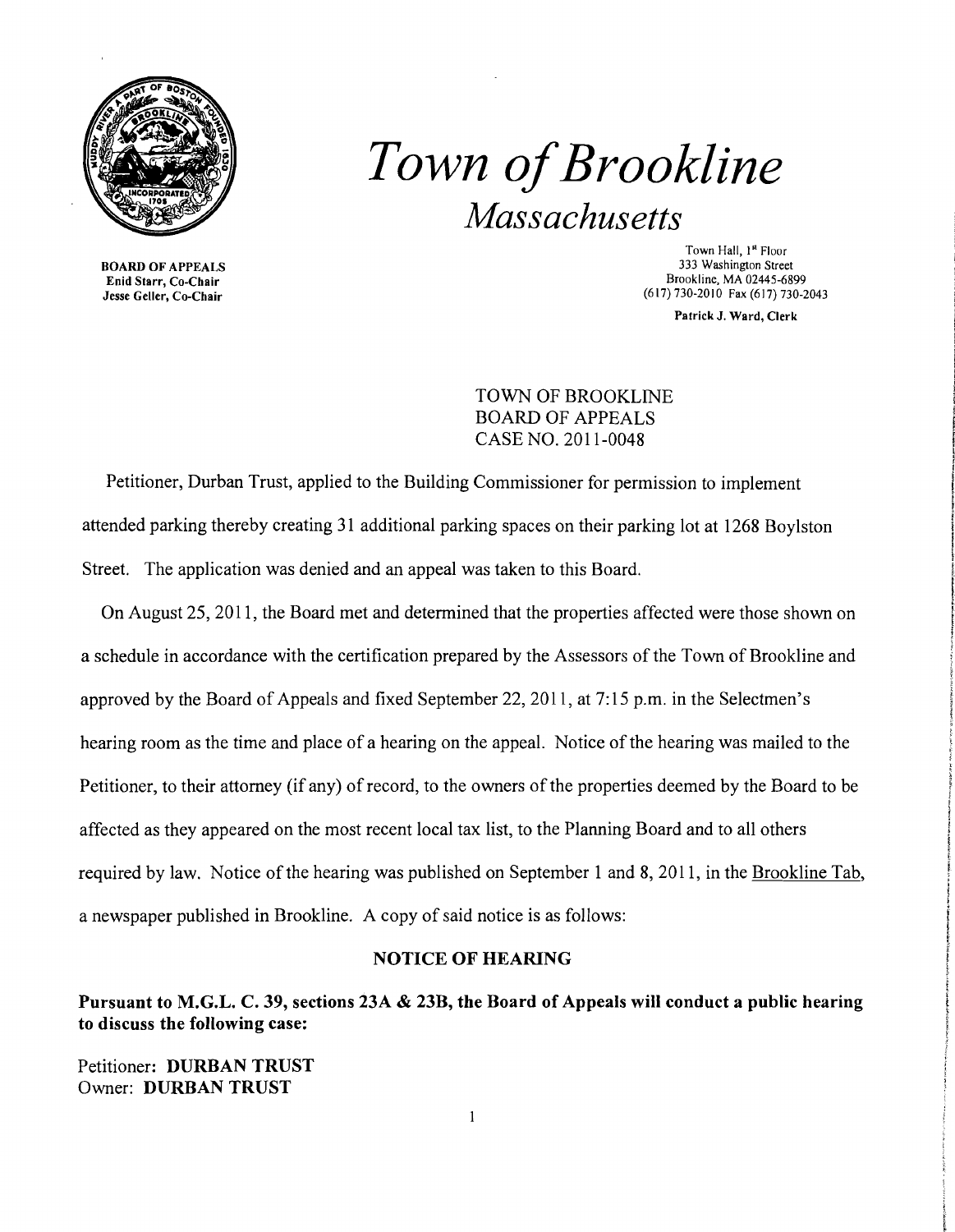Location of Premises: 1268 BOYLSTON STREET Date of Hearing: September 22, 2011 Time of Hearing: 7:15 p.m. Place of Hearing: Selectmen's Hearing Room, 6<sup>th</sup> Floor

A public hearing will be held for a variance and/or special permit from:

## 1. 6.04.2.g; Accessible parking, variance required.

- 2. 6.04.3; Valet parking, special permit required.
- 3. 6.04.6.a; Lighting shielded from other properties, variance required.

4. 6.04.12; Exceptions to dimensional requirements for new parking for existing structures, special permit required.

5. Modification as appropriate of Board of Appeals cases #3399 and #3399A

# of the Zoning By-Law to MODIFY THE EXISTING PARKING LOT AT THE SUBJECT ADDRESS BY CONVERTING TO VALET PARKING THEREBY CREATING 31 ADDITIONAL PARKING SPACES at 1268 BOYLSTON STREET.

Said premise located in a G-2.0 (general) business district.

*Hearings, once opened, may be continued by the Chair to a date and time certain. No Jurther notice will be mailed to abutters or advertised in the TAB. Questions regarding whether a hearing has been continued, or the date and time ojany hearing may be directed to the Zoning Administrator at 617-734 2134 or check meeting calendar* 

*at:http://calendars. town. brookline. ma. uslMasterTownCalandarl?FormID= 158.* 

The Town of Brookline does not discriminate on the basis of disability in admission to, access to, or *operations of its programs, services or activities. Individuals who need auxiliary aids for effective communication in programs and services ojthe Town ojBrookline are invited to make their needs known to the ADA Coordinator, Stephen Bressler, Town ofBrookline,* 11 *Pierce Street, Brookline, MA 02445. Telephone:* (617) *730-2330,. TDD* (617) *730-2327.* 

## Enid Starr Jesse Geller

At the time and place specified in the notice, this Board held a public hearing. Present at the

hearing was Chairman, Jesse Geller, and Board Members, Mark G. Zuroff and Lisa Serafin. The case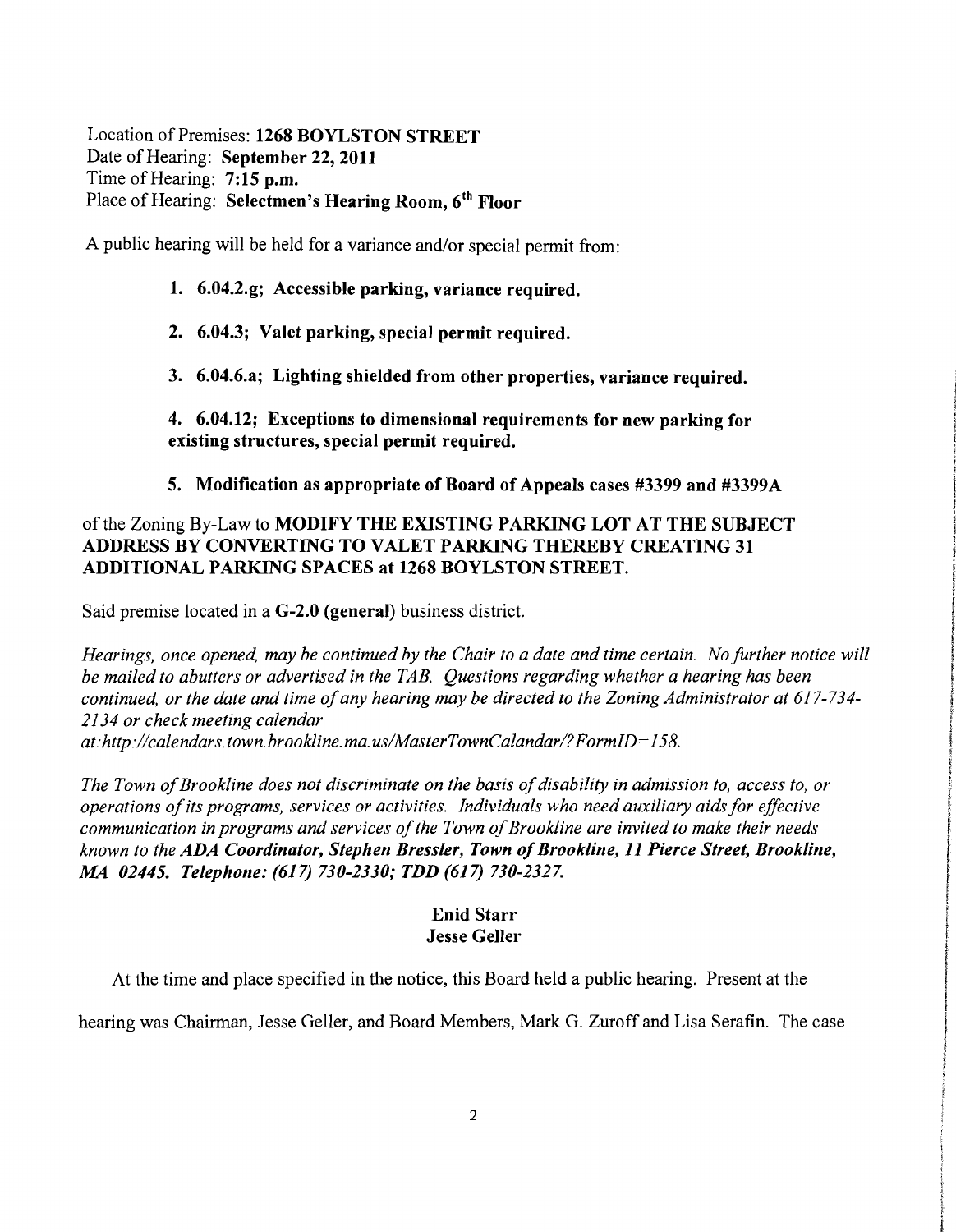was presented by the attorney for the petitioner, Rick Mann, Esquire, The Law Office of Richard S.

Mann, 196 Bridle Trail Road, Needham, MA 02492.

The Planning Board report dated September 9,2011 provided the zoning history of the subject parcel:

**Board of Appeals, Case # 3398 (6/18/97)** – The Board of Appeals granted special permits for a retail/office building and a parking garage at 1268 Boylston Street with three loading bays.

in inglangua

سمارهما الاقتلاف ساره معرفاتهم سعاو تفاشد

**International** 

ti di Albania te de la Salva

**International** 

r

f

**International Association and Constitution and Constitution** 

**In the company of the company's** 

OF DRIVING MEY

**International Control** 

**International Properties** i !

**Board of Appeals, Case # 3399 (6/18/97)** - The Board of Appeals granted special permits to consolidate parking on the east and west sides of Tully Street to just the west side of Tully Street at 1268 Heath Street. The decision further clarified the 75 remote parking spaces in this lot required to serve Chestnut Hill Plaza could be provided either in the surface lot or the proposed parking garage referred to in Case # 3398.

**Board of Appeals, Case # 3444 (6/4/98)** - A revised loading bay plan was approved reducing the number of bays from two bays to one. The proposed building and garage were ultimately never built.

Mr. Mann was accompanied by a representative of Durban Trust, Mr. Robert Muscaro, as well as Ms.

Adrianne Hoffman of the architectural firm Mayer and Associates, 1319 Beacon Street, Brookline, MA

02466. Mr. Mann also noted that Harry R. Feldman, Inc., Professional Land Surveyors, prepared a

proposed layout plan for the parking lot dated June 30, 2011 that was submitted as part of petitioner's

application.

Mr. Mann described 1268 Boylston Street as an open-air parking lot for 87 vehicles that serves as employee parking for 1234, 1240, 1244 and 1262 Boylston Street. The property is located at the intersection of Boylston, Tully and Heath Streets. The parking lot has a landscaped border and a decorative iron fence on the Route 9 face of the lot. Epoch Senior Living is located across Heath Street from the lot and the surrounding uses are almost entirely commercial.

Mr. Mann said that his client, Durban Trust, is proposing to convert their existing unattended parking lot to attended parking. The conversion will create an additional 31 parking spaces with 7 required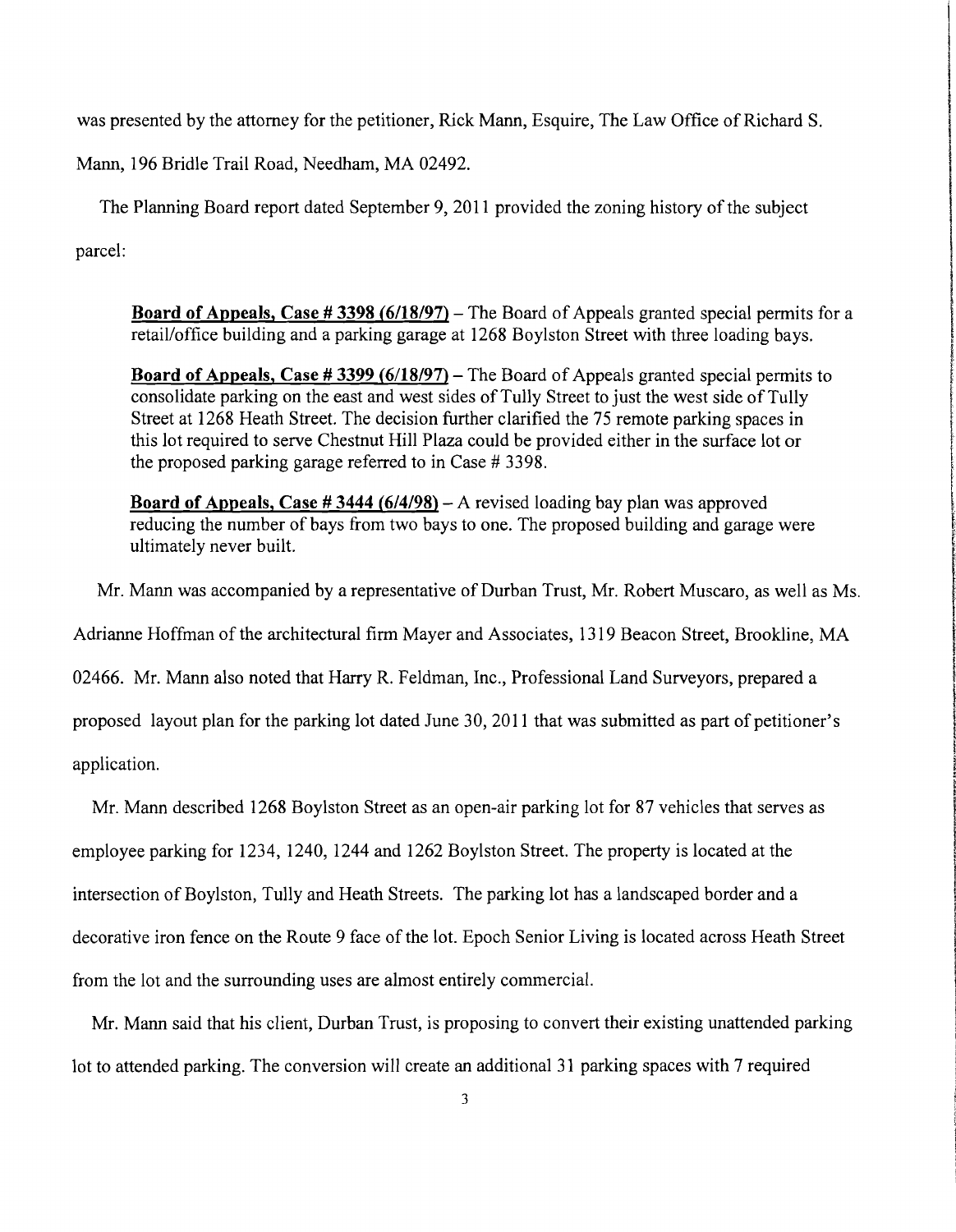handicap accessible spaces being provided within the portions of the existing parking lots behind and abutting 1234-1262 Boylston Street.. The required accessible spaces are located on the shortest accessible route of travel to an accessible building entrance and are therefore dispersed throughout such parking lots as the lots serve multiple buildings. He said that they are proposing to operate valet parking at the lot at 1268 Boylston Street with one attendant Monday through Friday from 8:00a.m. - 5:00p.m. There will be no valet service during evenings, on weekends or holidays. Mr. Mann said that he and his client are before the Board seeking relief in the form of a special permit under **Section 6.04.3** of the Town of Brookline Zoning Bylaw.

l<br>The Communistic Pictures (Communistic Pictures of Communistic Pictures (Communistic Pictures of Communistic P ,<br>Kimama alifahaan kada kada

ناماتك المتكاف الكونية من المراجع المراجعة<br>المادة المادة الأساكونية من المراجعة

**Information of the Constitution of the Constitution** 

**International Constitution Constitution** 

**the distribution** 

**In the Second Act of Act of Act of Act of Act of Act of Act of Act of Act of Act of Act of Act of Act of Act o** 

**technologies** 

International Advertising American Chinese School (2003)

Regarding the methodology employed by the proposed valet parking, Mr. Mann said that as a matter of policy, the valet parking lot at 1268 Boylston Street will be used to park vehicles of the employees of 1234, 1240, 1244 and 1262 Boylston Street during business hours, Monday through Friday except for holidays. The lot will be manned by an attendant from the hours of 8 AM to 5 PM. All the valet spaces are tandem. Employees arriving first in the morning will be able to pull into the forward spot and take their keys with them. Employees parking in the outer spaces will leave their keys with the valet and if they have not left by 5 PM will have their keys returned to them by the attendant. If there are not enough spaces at 5 PM each day to return all cars to an unblocked space, then the hours of valet operation will be expanded accordingly. There will be no night time or weekend valet service. When the lot is unmanned, it is expected to be empty as the using businesses do not have the need for more parking than is provided in the lots at 1234 - 1262 Boylston Street.

Mr. Muscaro said that the institution of a valet system and the commensurate gain in overall spaces will allow the owner to better serve his existing tenants. He said that at the present time there is a burden on the parking lots at 1234 - 1262 Boylston Street that often leads to people driving around searching for spaces. He said this happens mostly during non-summer months during the hours of 10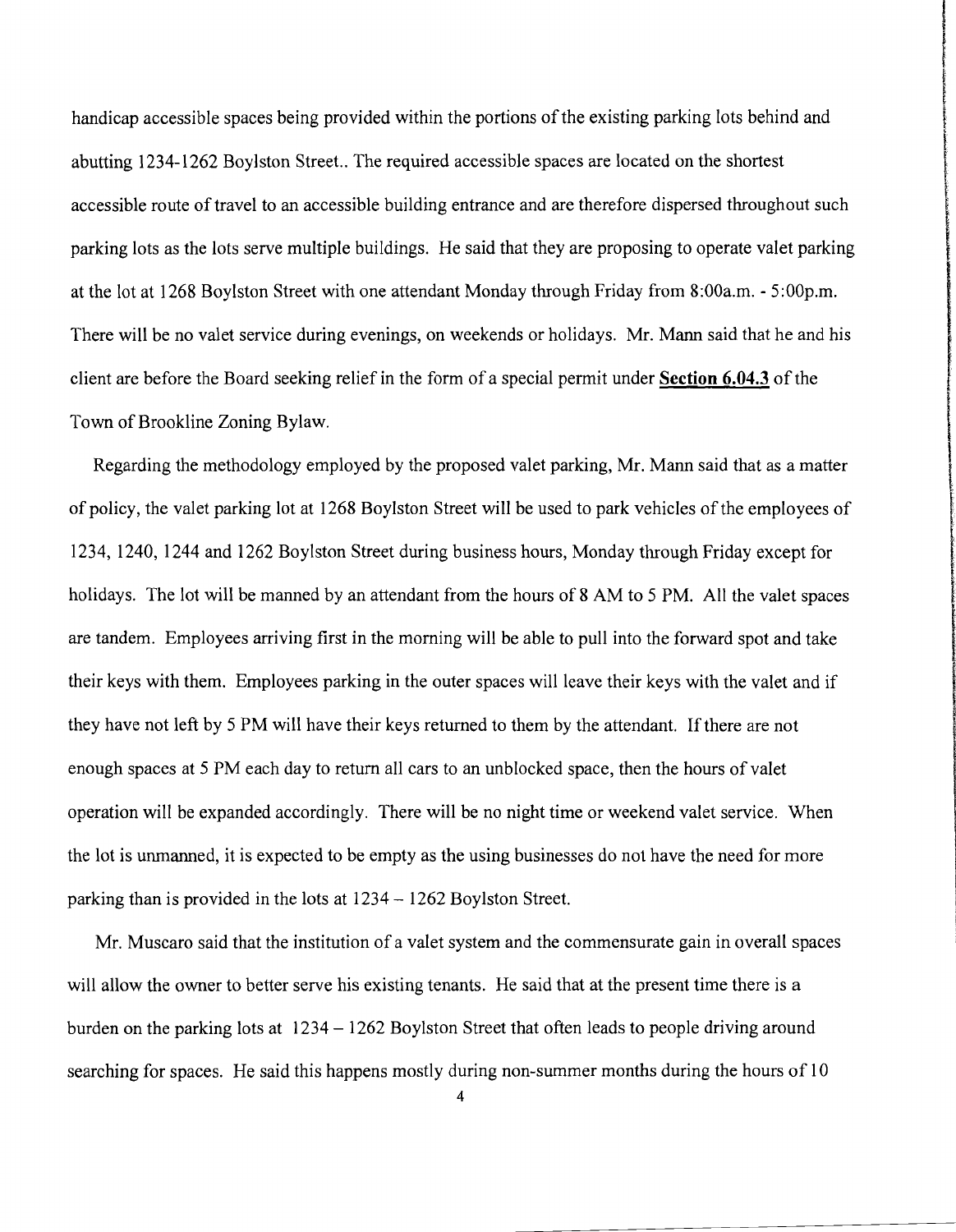AM to 2 PM and is primarily caused by the overflow of employees unable to park in the lot at 1268 Boylston Street. The foregoing paragraph and this paragraph constitute petitioner's "Policy Statement" with respect to the parking.

Board Member Serafin asked whether a traffic study had been completed for the site. Courtney Synowiec, Planner, responded that in fact a traffic study was done in connection with a former proposal for a new building and parking garage with a 300 space capacity at 1268 Boylston Street and the Planning Board, at that time, was satisfied that it imposed minimal traffic impact.

Board Member Zuroff inquired as to whether the petitioner owned all the land at 1234, 1240, 1244 and 1262 Boylston Street and Mr. Mann responded that it does and that it is considered a single parcel. Mr. Zuroff asked about the availability of handicap accessible parking and Mr. Mann responded that there are 7 handicap accessible spaces spread amongst the lots each as close as possible to the entry of the buildings. Mr. Mann said that because it is considered a single parcel, the 7 spaces meet the requirement of the Zoning Bylaw for the 265 spaces that are on the lots, including the lot at 1268 Boylston Street.

Chairman Geller inquired about the requirement for a full time attendant under Section 6.04.3, noting that the lot is in operation not just during business hours. Mr. Geller commented that between the hours of 5 PM and 8 AM there would be no full time attendant but the owner would have the benefit of the additional 31 spaces. He said that it seemed inconsistent with the requirements of Section 6.04.3. Mr. Mann responded that the definition of "full time" is somewhat in the eye of the beholder as it relates to this type of operation. As a practical matter, most of the offices close-down at 5 PM and there is adequate parking close to the stores on Boylston Street within the other lots. Mr. Mann reminded the Board that the lot in question is only for employees of the businesses at 1234-1262 Boylston Street. Addressing Mr. Geller's concern that the tandem spaces could be used after 5 PM and the lack of an

5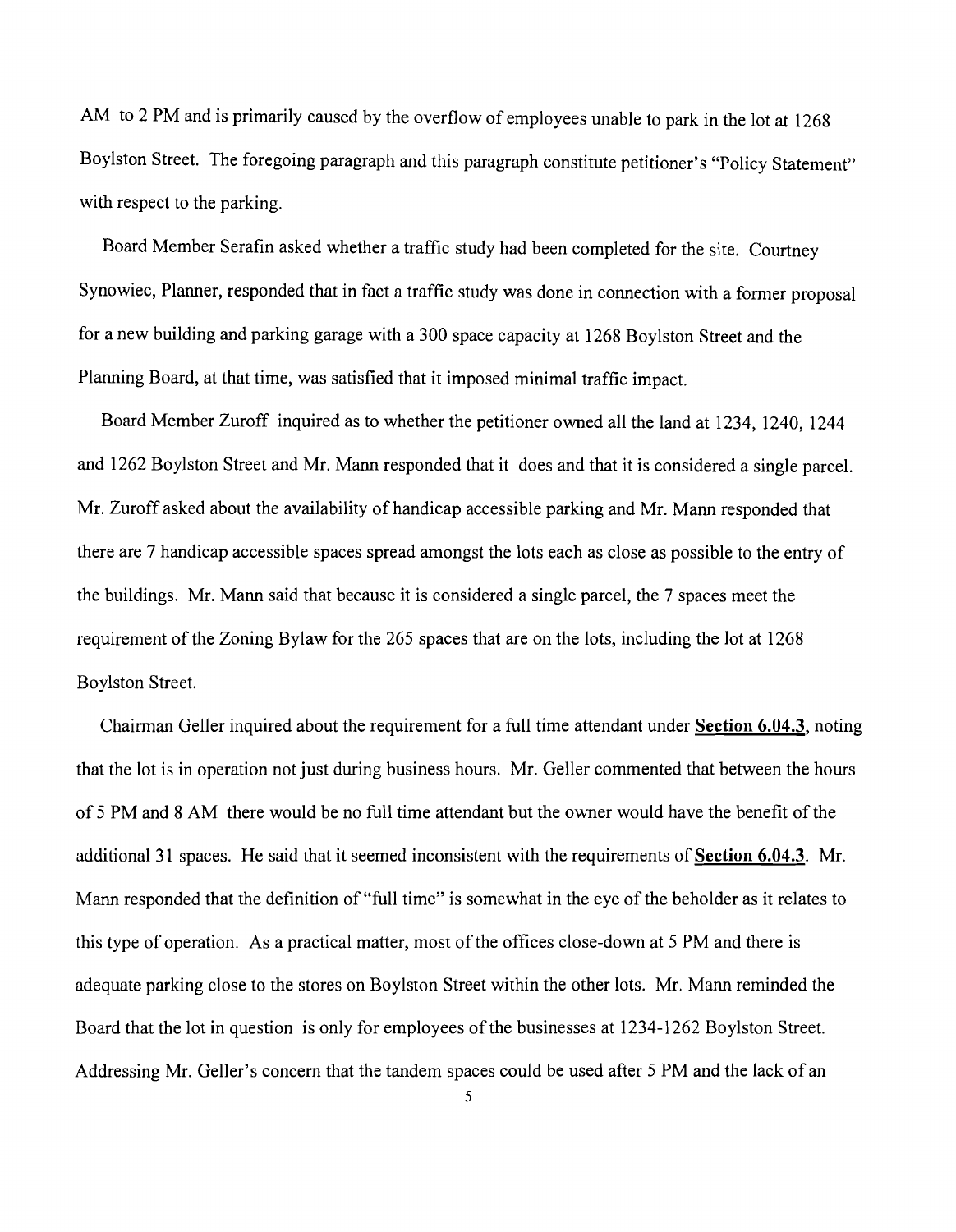attendant could cause confusion in the lot, Mr. Muscaro responded that the valet parking policy

statement addresses this issue in that after 5PM the attendant will be allowed to leave only if there are

enough spaces available that do not require tandem parking, failing which, he said, the attendant will be

required to stay until such time as enough spaces are available.

Chairman Geller asked whether anyone in attendance wished to speak in favor of or against the

proposal. No one rose to speak.

Courtney Synowiec, Planner, delivered the findings of the Planning Board.

#### **Section 6.04.2.g - Accessible Parking**

Parking lots with 201-300 parking spaces require 7 handicap accessible parking spaces. The applicant is proposing to provide 7 accessible spaces. *Complies* 

## **Section 6.04.3 - Valet Parking**

Parking facilities shall be designed so that each vehicle may enter and exit from a parking space without requiring the moving of another vehicle. The Board of Appeals may modify this requirement where a parking lot is under supervision of a full-time attendant. *Special Permit Required.* 

#### **Section 6.04.6.a - Illumination**

All illumination must be shielded so as not to shine upon abutting or other nearby properties. The applicant has submitted illumination details for the lamps they intend to install. *Complies* 

#### **Modification of Zoning Board of Appeals Decisions #3399 and #3399A as needed.**

Ms. Synowiec reported that the Planning Board was supportive of this proposal. As this parking lot serves several buildings that experience parking shortages, providing additional attended employee parking at 1268 Boylston Street should ameliorate these issues. The applicant has presented clear documentation of how they intend to implement attended parking at this location, and it appears that it should not cause any nuisance to the neighborhood and will in fact be a benefit. The Planning Board noted, however, that there should always be an attendant present during operating hours Monday through Friday from 8:00 a.m. to 5:00 p.m., with exception to holidays. The Planning Board also noted that the landscaping on this site is somewhat sparse and would benefit from the addition of taller plantings to better screen vehicles. The Planning Board also found that the petitioner's parking lots,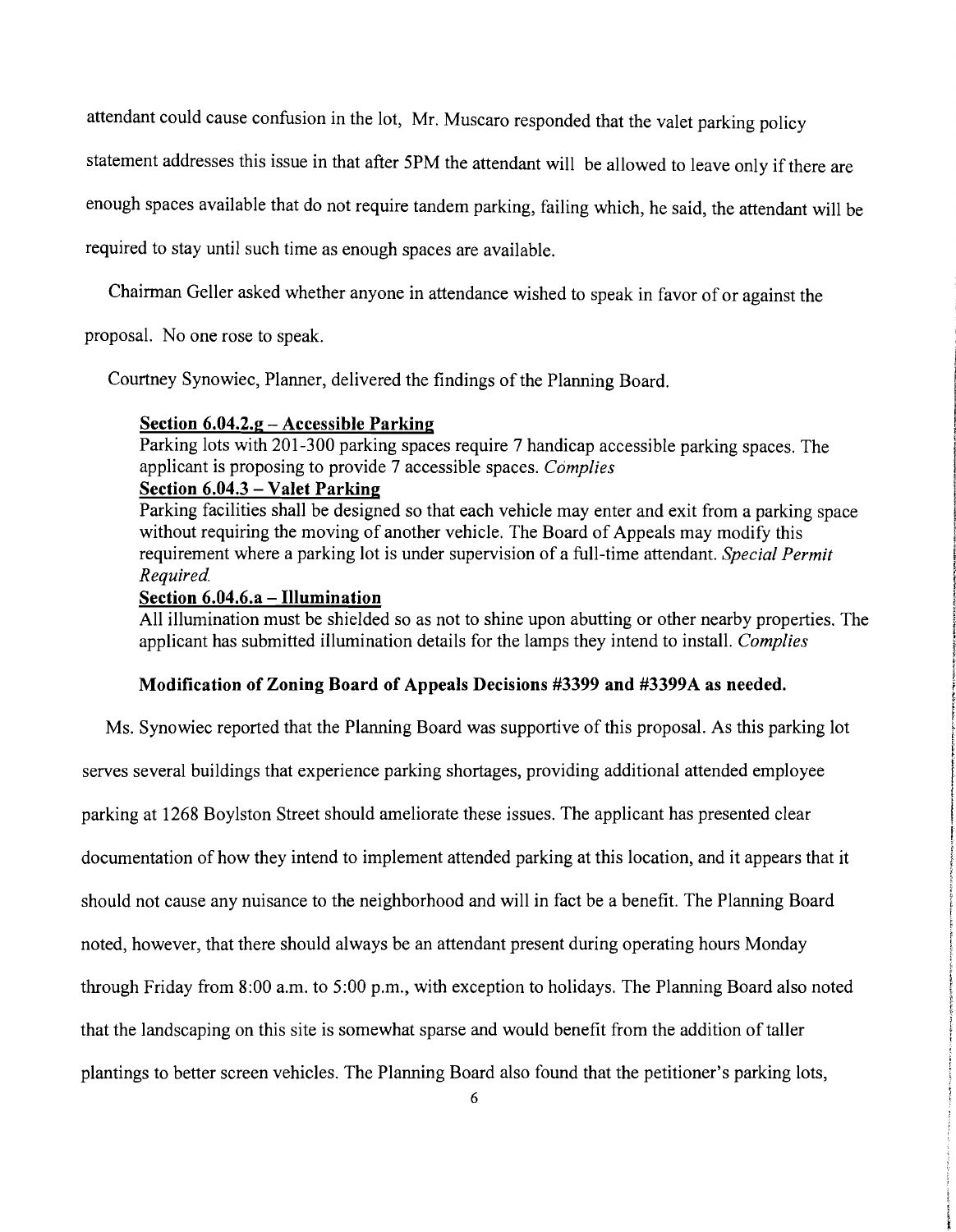including the proposed valet parking lot at 1268 Boylston Street, would comply with Section 6.04.2.g of the Zoning By-law as to handicap accessible parking, and that the submitted illumination details for the lamps intended to be installed by petitioner would comply with Section 6.04.6.a of the Zoning By-law. Therefore, the Planning Board approves the plans by Mayer & Associates, dated 7/14/11, subject to the following conditions:

1. Prior to the issuance of a building permit, the applicant shall submit a final site plan indicating the parking layout, landscaping, the location of the new lampposts and fencing, if required, subject to the review and approval of the Assistant Director of Regulatory Planning.

: 

**International Control** f Programmed. ! **In the Property Company of the Company of Company INSURANCE** 

f

the property of the core of the core of the core of the core of the core of the core of the core of the core of the core of the core of the core of the core of the core of the core of the core of the core of the core of th

participate in the **International Property Inc.** f Wyne **International Property** f **Walker** I **[** 

f

!.

1914-1924 or

idadia-

is an interest confirmed

- 2. Prior to the issuance of a building permit, the applicant shall submit a final illumination plan indicating that no light is cast onto neighboring properties subject to the review and approval of the Assistant Director of Regulatory Planning.
- 3. There shall be a parking attendant on the premises Monday through Friday from 8:00 a.m. to 5:00 p.m., with exception to holidays.
- 4. Prior to the issuance of a building permit, the applicant shall submit to the Building Commissioner for review and approval for conformance to the Board of Appeals decision: 1) a final site plan stamped and signed by a registered engineer or land surveyor; and 2) evidence that the Board of Appeals decision has been recorded at the Registry of Deeds.

The Chairman then called upon Michael Shepard, Building Commissioner, for the report from the Building Department. Mr. Shepard reported the petitioner has been cooperative in the past with issues related to the parking area. He recalled that several years previous when Boylston Street was undergoing extensive reconstruction, the petitioner agreed to close an entrance to the lot directly off Boylston Street. The result was a safer entrance and at that time they installed a new fence and considerable plantings. Mr. Shepard said that the Building Department was supportive of the relief requested as well as the conditions proposed by the Planning Board.

During deliberation, Mr. Zuroff recommend that the policy statement by the petitioner be made part of the decision, particularly the section requiring that the attendant be present if there are not an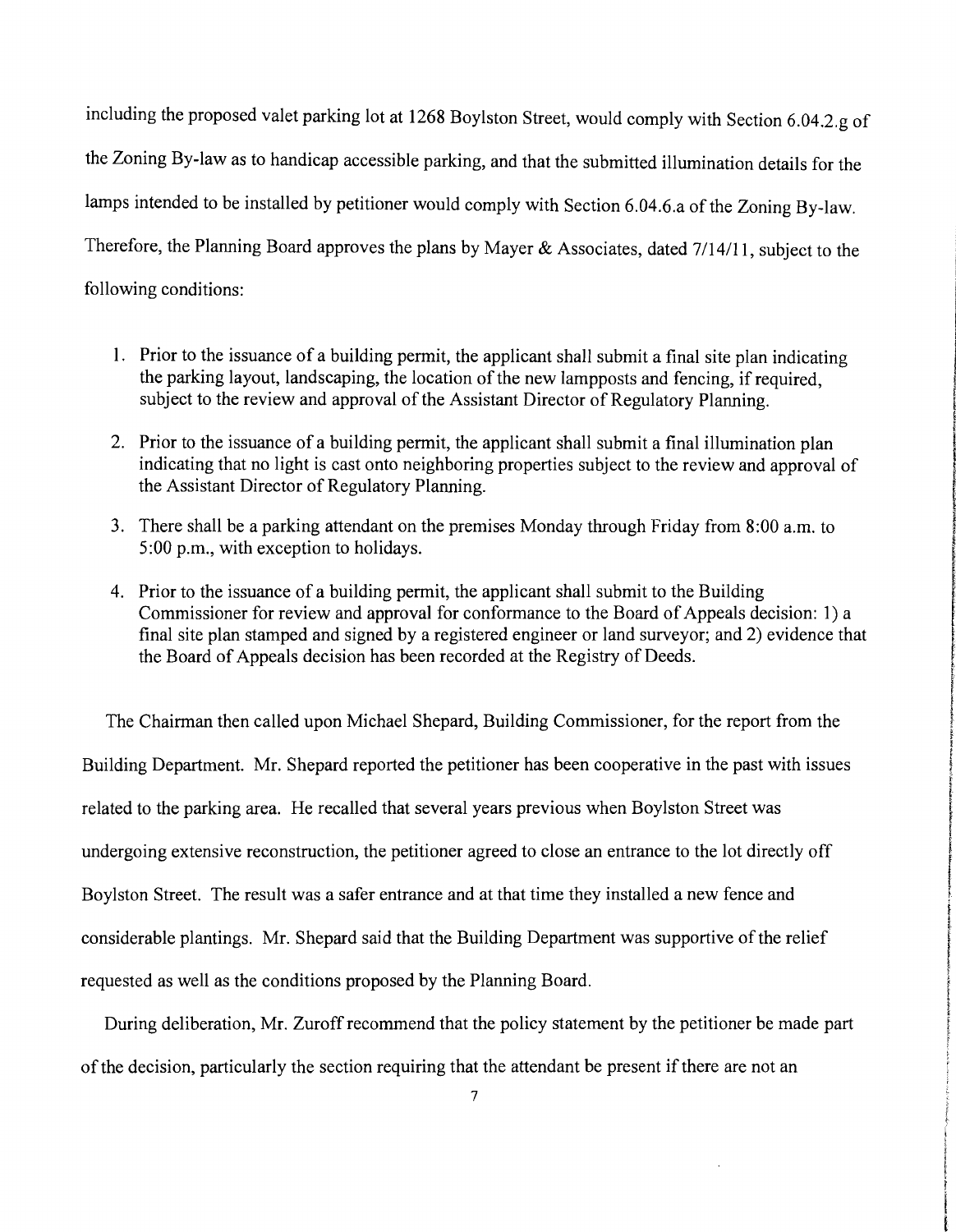adequate amount of single spaces available. Ms. Serafin agreed and added that she would like to see more plantings particularly along Boylston Street to help screen the lot from passersby. She said that she would be comfortable with a condition that required the petitioner to prepare a landscape plan showing additional plants to help screen the lot. She said that it would be appropriate for the Assistant Director of Regulatory Planning to review and if appropriate, approve the plan.

The Board, having deliberated on this matter and having considered the foregoing testimony, concluded that it was desirable to grant special permit relief under **Section 6.04.3** for valet parking and confirmed that the other relief previously requested by the petitioner as stated in the public notice as to handicap accessible parking spaces (Section 6.04.2.g) and shielding of illumination (Section 6.04.6a) is not needed as the petitioner has demonstrated compliance with the requirements of the Zoning By-Law with respect to these sections. The Board also voted to amend the previous Decisions in case number #3399 and #3399A to the extent necessary to be consistent with the terms of this decision. The Board also made the following specific findings pursuant to **Section 9.05** of the Zoning By-Law:

- a. The specific site is an appropriate location for such a use, structure, or condition.
- b. The use as developed will not adversely affect the neighborhood.
- c. There will be no nuisance or serious hazard to vehicles or pedestrians.
- d. Adequate and appropriate facilities will be provided for the proper operation of the proposed use.

Accordingly, the Board voted unanimously to grant the requested relief subject to the following conditions:

- **1. The Policy Statement related to tandem parking on page 4 of this Decision as stated by the attorney for the petitioner, shall become a condition of this Decision.**
- **2. Prior to the issuance of a building permit, the petitioner shall submit a final site plan indicating the parking layout, the location of the new lampposts and fencing, as proposed**  by petitioner, and a landscape plan depicting infill landscaping to help screen and